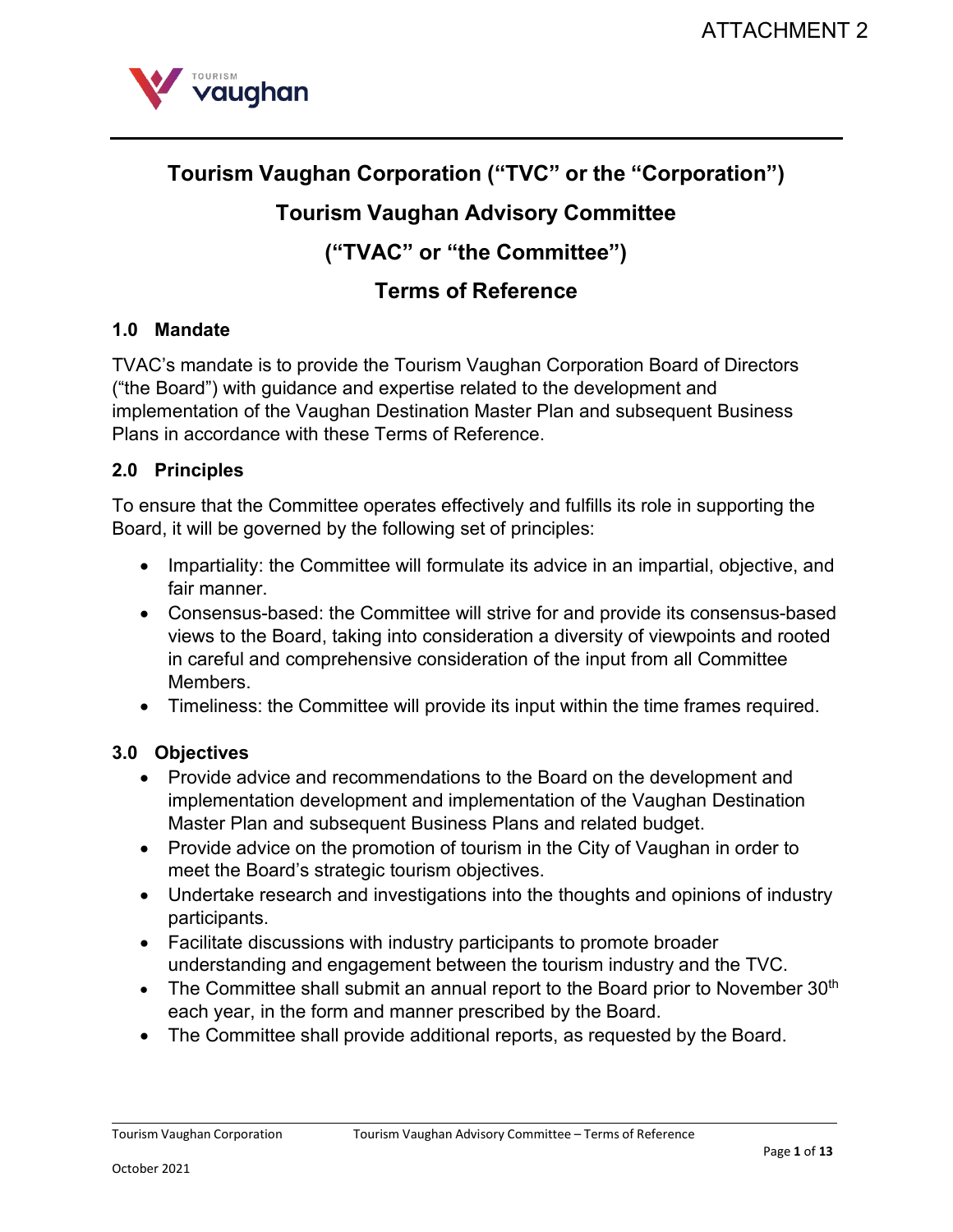

## **4.0 Authorization**

The Committee or any sub-committee shall not have the power to act for or on behalf of the Corporation or the Board or otherwise commit or bind the Corporation or the Board to any course of action.

The Committee and any appointed sub-committee shall only have the power to make recommendations to the Board related to the development of strategic marketing and business development plans in accordance with these Terms of Reference.

#### **5.0 Definitions**

Not Applicable.

#### **6.0 Appointment Process**

The appointment of Committee Members shall be held as soon as possible after the municipal election.

One information session is to be held prior to the appointment process. This session shall provide the public and potential applicants with the information regarding the mandate and responsibilities of the Committee, the governance structure and the various roles on the Committee.

The principles of equity and accommodation for all applicants shall be adopted and implemented by enforcing application deadlines, eligibility requirements, selection criteria and procedures for all applicants.

The appointment process for Committee Members may include an advertisement placed by the Executive Director of the TVC in a community newspaper and/or the TVC website. The advertisement may include the following information:

- Mandate of the Committee
- Frequency, time and location of meetings
- Expectations of Members
- Policies that guide selection process or the operation of the Committee
- Anticipated time commitment
- Date, time and location of information session that will be held for interested applicants to attend
- A request that the applicant provide a letter outlining how their qualifications, specific skills, interests and background are relevant to the Committee

Application forms shall be made available at the registered office of the TVC and on the TVC website.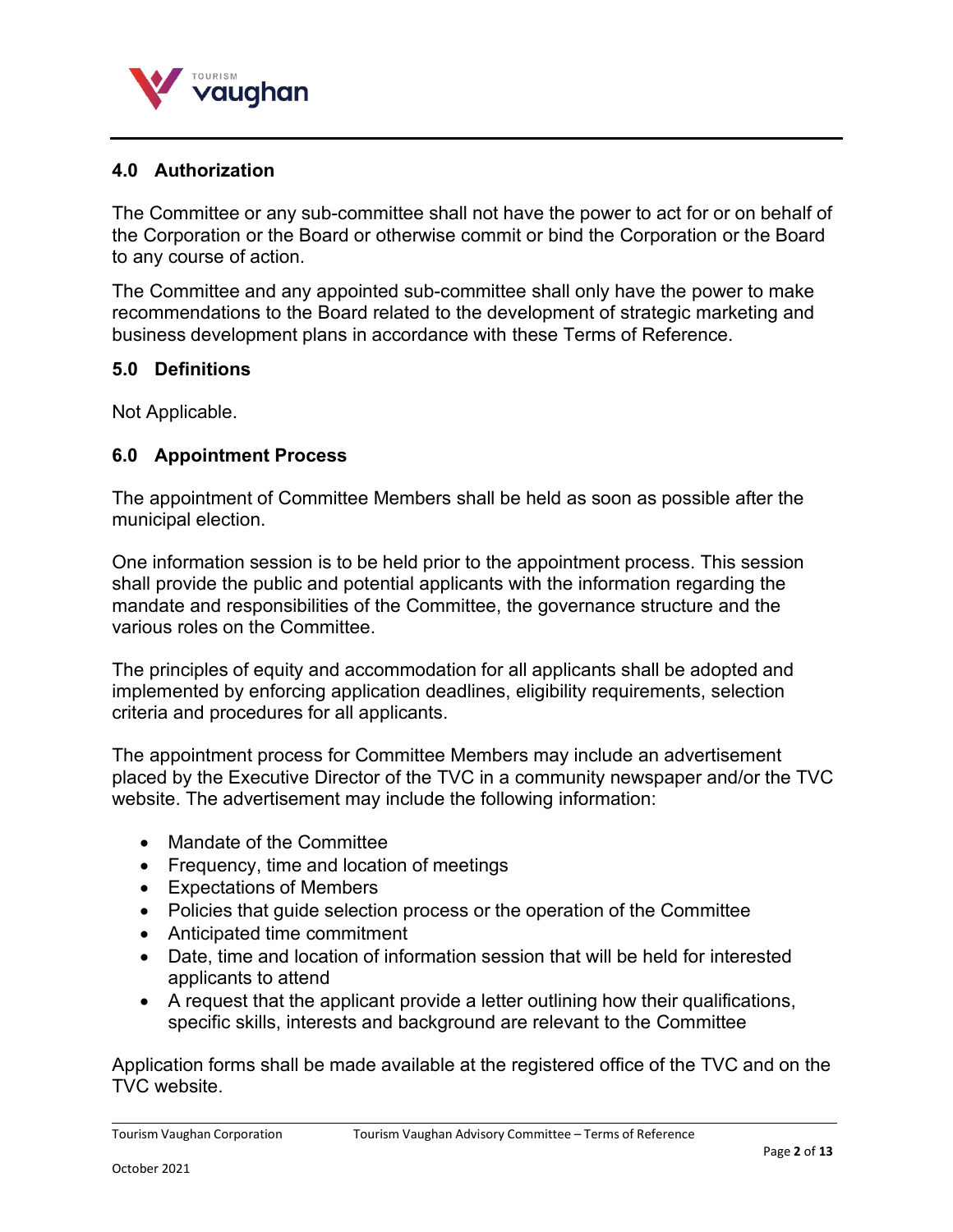

At the time of filing an application, applicants must identify and disclose any actual or potential conflicts of interest they may have. Disclosure of potential conflicts does not mean that an applicant is automatically ineligible for an appointment, but the Board may assess potential conflicts in its determination of whether the applicant should be considered further.

All applications will be sent to the Executive Director TVC to be processed.

All applications will be acknowledged by the Executive Director of the TVC

The Executive Director may establish a review panel to review applications and provide recommendations to the Board on candidate selection.

Only applications received by the published deadline will be considered by the Board.

In cases where there are insufficient applications from qualified and eligible applicants, the Board may extend the deadline for applications and public notice of any extension to the deadline shall be given.

Interviews may be conducted at the discretion of the Board.

The Municipal Freedom of Information and Protection of Privacy Act (MFIPPA) imposes confidentiality duties and obligations on the Board to refrain from disclosing personal information. In furtherance of those duties and obligations, the following procedures are provided: Only Board members shall be provided with copies of applications. The Board may not copy, disclose or otherwise disseminate information contained in any confidential lists of applicants, or in any applications, confidential reports, or other information received.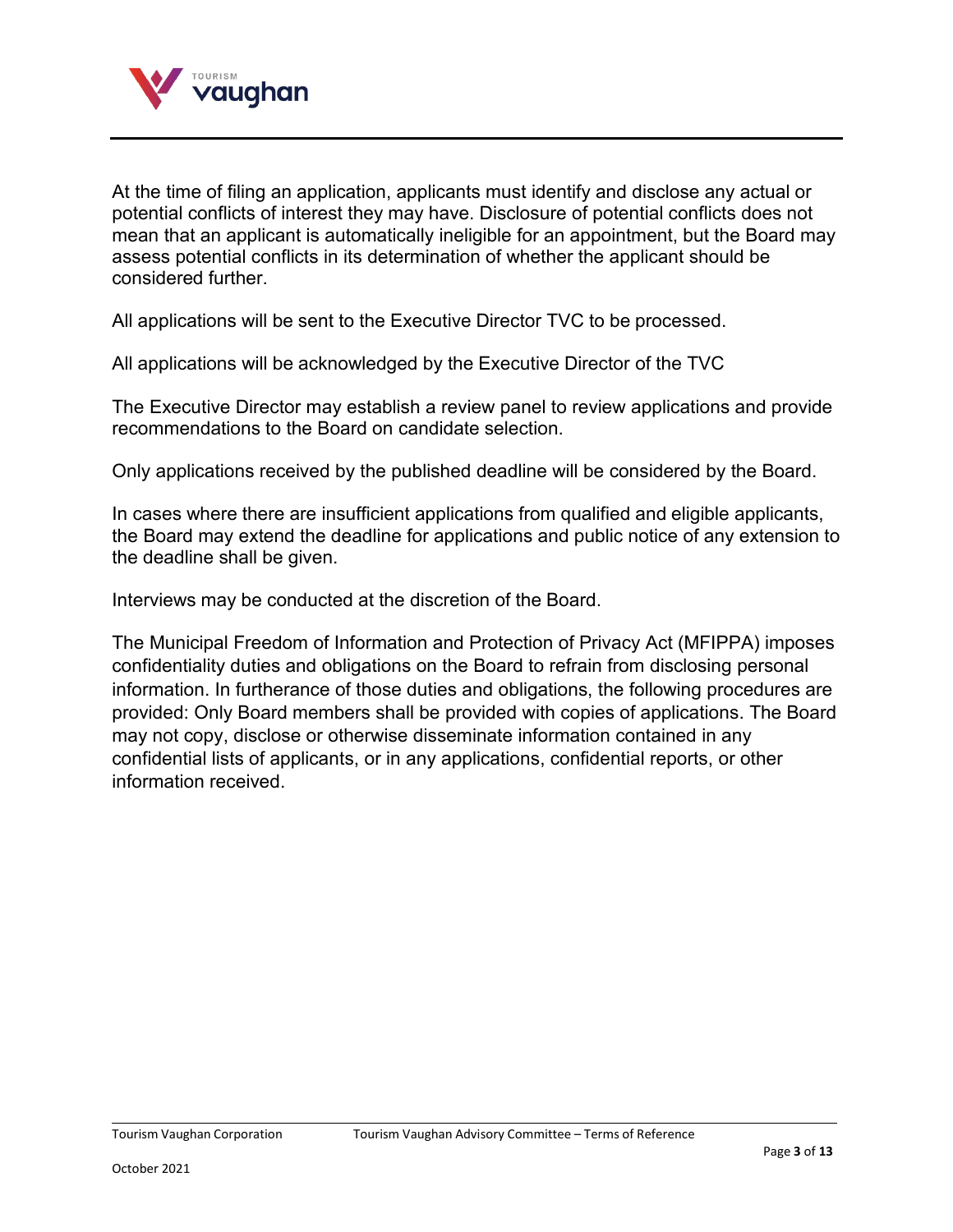

## **7.0 Composition and Term**

The Board may appoint a maximum of twelve (12) Committee Members, who represent tourism stakeholders from a range of sectors, including, but not limited to:

- Representative(s) Hotel/Motel Accommodations
- Representative(s) Short-Term Rental Accommodations
- Representative(s) Meetings & Conferences
- Representative(s) Attractions & Retail
- Representative(s) Festivals & Events
- Representative(s) Food & Beverage
- Non-Governmental Industry Support Organizations

Support may be provided to the TVAC by staff from City departments including, but not limited to, Economic and Cultural Development, Finance, Legal, Corporate and Strategic Communications, and Clerks departments. Required duties will include advisory support and meeting organization and governance support.

TVC Board members are ex officio members of the Committee and, in that capacity, have same rights as other Committee members.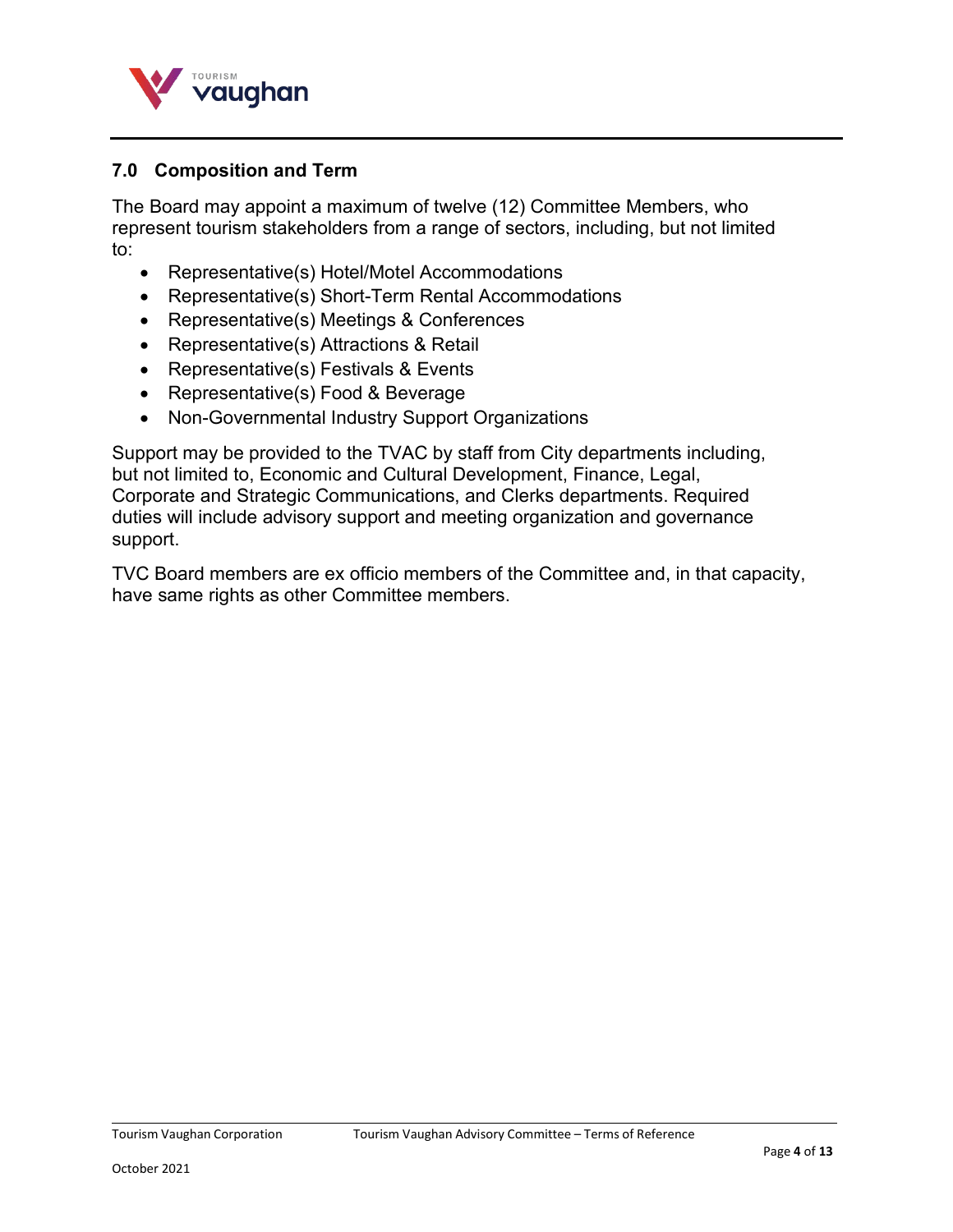

#### **8.0 Members**

By accepting to serve on the Committee, each Committee Member agrees to be bound by all aspects of these Terms of Reference.

Committee Members or approved alternates (please see below) are expected to:

- Attend all scheduled and special committee meetings, sending regrets otherwise.
- Understand their role and expectations, including relevant policies.
- Follow the agenda and stay focused on the topic at hand.
- Understand and follow the mandate of the Committee, including its relationship to the TVC.
- Understand and respect the role and expectations of all participants.
- If neither the Chair nor the Vice-Chair is present within the first ten minutes of a Committee meeting, the Committee Members present shall appoint, by consensus, another Committee Member as Acting Chair, who will preside for the duration of the meeting.
- Participate as a voting Member, asking questions, and seeking clarification through the Chair.
- Undertake work necessary to implement the Board-approved business development and marketing plan, or work as assigned by the Board, including reading agendas, doing research, etc.
- Develop and maintain a climate where mutual support, trust, respect, courtesy, teamwork, creativity and are valued.
- Maintain a high degree of professionalism.
- Respect the individual worth and dignity of other Committee Members and, at all times, work together to achieve a common vision for the community, utilizing the diverse knowledge, expertise and talents of all Committee Members to optimal advantage.
- Challenge ideas and not people, creating a climate where it is okay to disagree.
- Communicate directly, concisely and honestly, listening without interruption, and be open-minded, allowing a variety of opinions to be heard.
- Work effectively with the administration.
- Refrain from criticizing individual Committee Members or staff in a way that casts aspersions on their professional competency and credibility.
- Respect that resolutions made shall reflect the majority view of the Committee.
- Respect that decisions of the Board are final and accurately communicate the decisions of the Board even if they disagree with the recommendation of the Committee.
- Committee Members shall respect the confidentiality of sensitive information known due to service on the Committee.
- Attend any training session for Committee Members.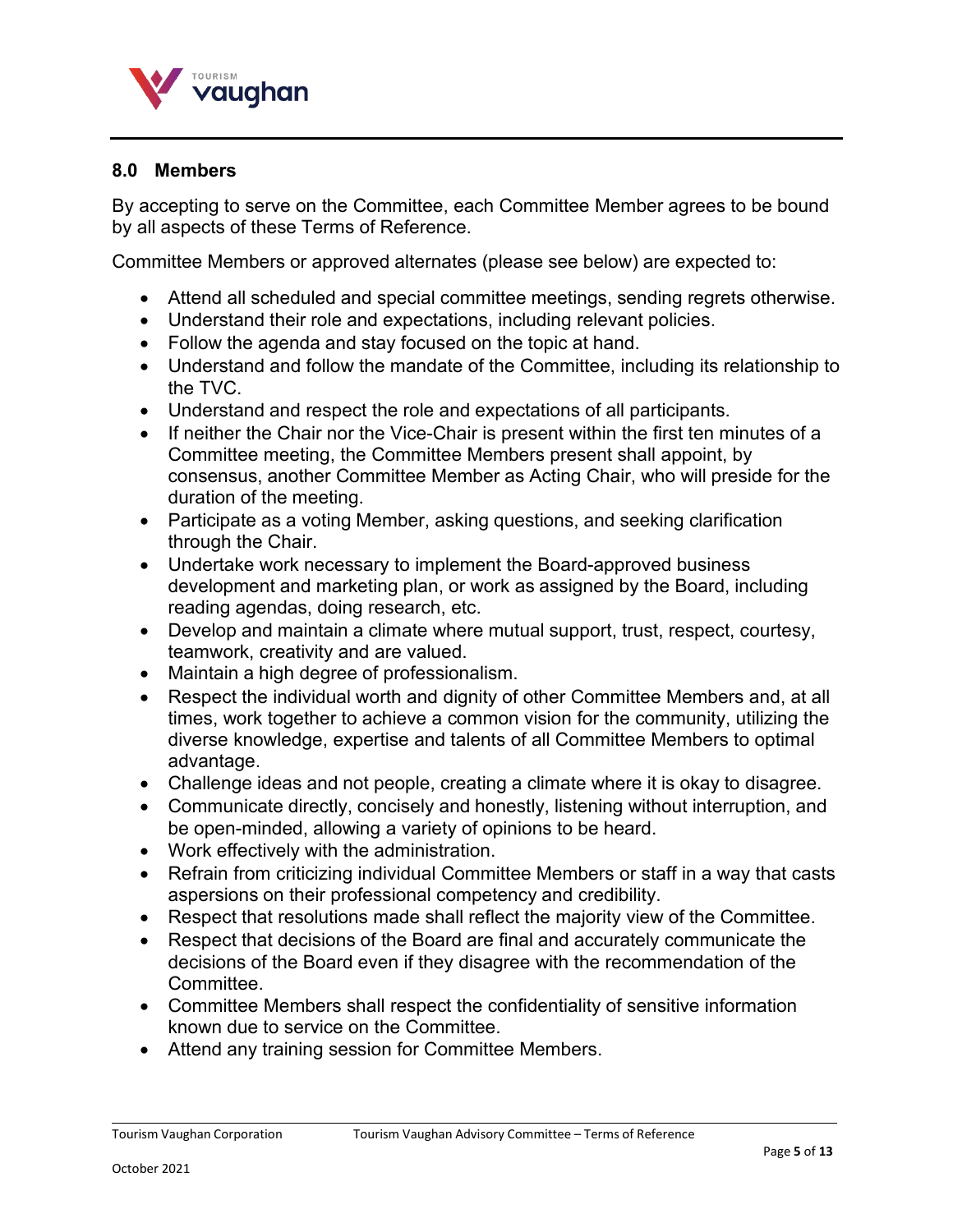

A Committee Member may in writing request that an alternate be approved who can attend Committee Members on behalf of the Committee Member. Committee Member alternates are subject to Board approval.

By accepting to serve as an approved alternate, each approved alternate agrees to be bound by all aspects of these Terms of Reference.

An approved alternate cannot participate as a Committee Member if their respective appointed Committee Member is present at a meeting.

Only appointed Committee Members or their approved alternate can vote on matters considered by the Committee.

All Committee Members and approved alternates are subject to the [Code of Ethical](http://www.vaughan.ca/cityhall/policies/policies/CL%20-%20011%20Code%20of%20Ethical%20Conduct%20for%20Members%20of%20Council.pdf) Conduct [for Members](http://www.vaughan.ca/cityhall/policies/policies/CL%20-%20011%20Code%20of%20Ethical%20Conduct%20for%20Members%20of%20Council.pdf) of Council and Local Boards.

The Board may adopt additional policies pertaining to the governance and operations of the Committee.

A Committee Member or approved alternate may be removed by the Board at any time for non-compliance with applicable policies, procedures and any aspect of these Terms of Reference.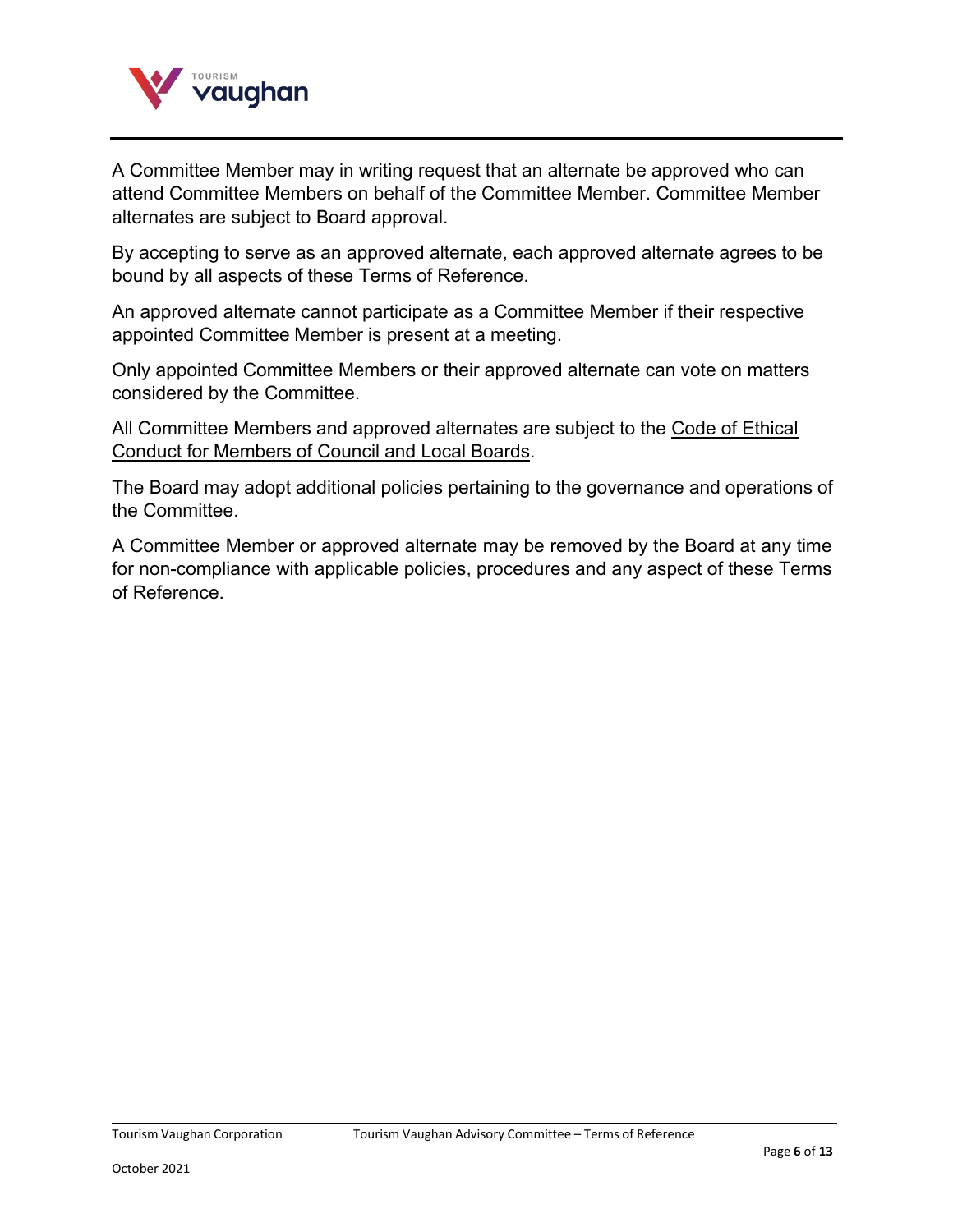

#### **9.0 Role of Chair**

The Chair and Vice-Chair shall be elected by the Committee to a one (1) year term at the first regular meeting. The Chair and Vice-Chair may be re-elected for two (2) additional consecutive one (1) year terms, for a total of three (3) consecutive years.

If the Chair and/or Vice-Chair have reached their term limit for holding such office as outlined above and no other Member wishes to stand for office, the Board has the authority to extend the term limit for the current Chair and/or Vice-Chair on an annual basis.

The Chair shall:

- Preside at all meetings of the Committee and preserve order among the Committee Members and other active participants.
- Be responsible for the overall administration of the affairs of the Committee.
- Rule on any points of order.
- Undertake any necessary work, including special projects and research, between meetings.
- Be the point of contact with the Board.
- Lead the preparation of the annual report submission/presentation to the Board.
- Recognize workload limitations of the advisory committee.
- Attend any training session offered by the TVC.
- Coordinate approval by the Board to engage staff resources (from the City) for the purposes of providing advisory or technical support specific to the mandate and activities of the Committee.

The Vice Chair shall:

- Assume all duties of the Chair if the Chair is not present within the first ten (10) minutes of a meeting.
- Attend any training session offered by the TVC.

Each of the Chair and the Vice-Chair is entitled to all rights of a Committee Member, including voting.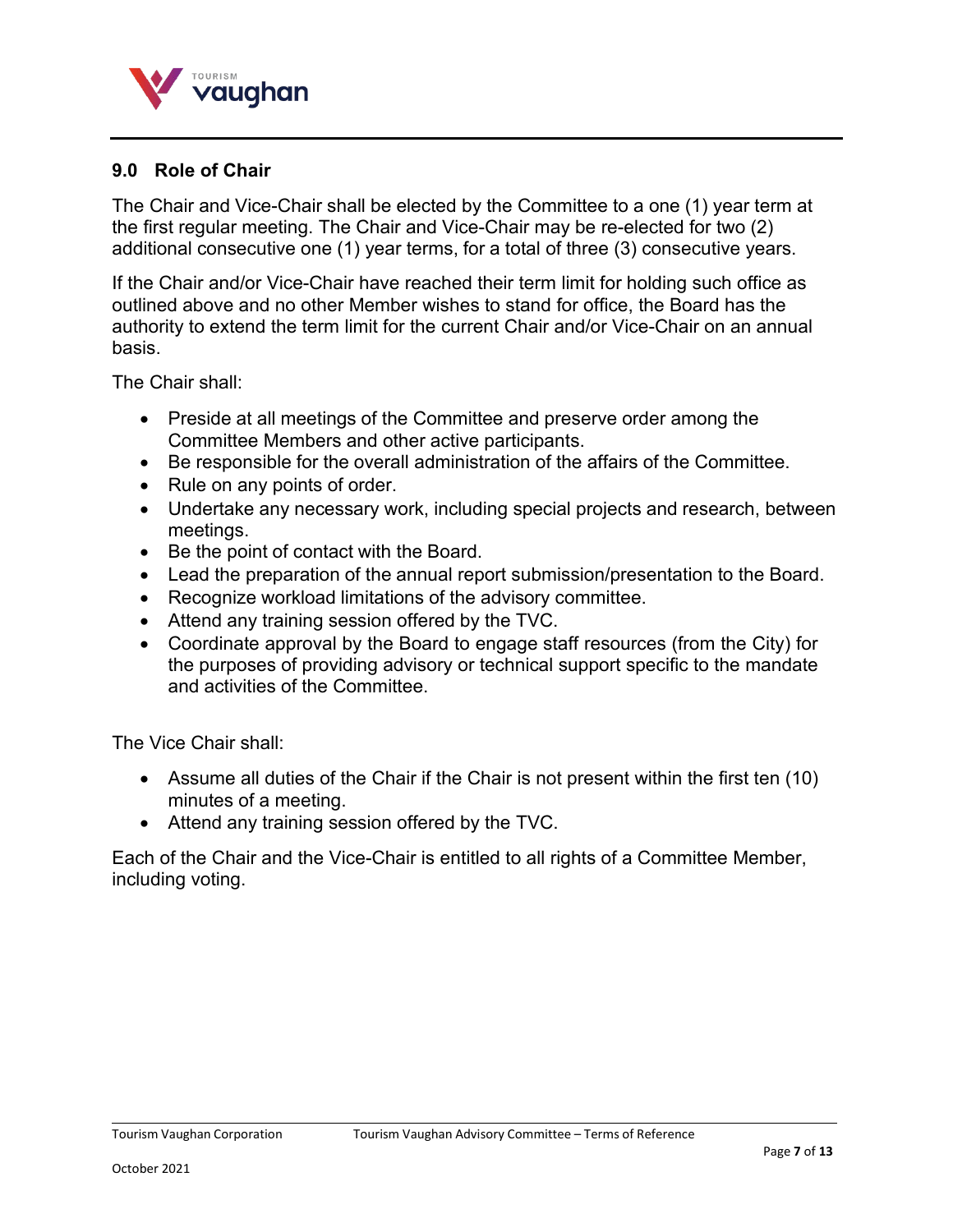

## **10.0 Role of staff**

Staff has three (3) principle functions in regard to the Committee: secretariat role, policy advice role and supporting staff role. Where staff has a role, they shall follow the direction of the Board in undertaking any variation to the following functions:

#### Secretariat:

- Prepare agendas, including relevant materials, in cooperation with the Executive Director TVC.
- Electronically distribute agendas in accordance with Section 20 (Notice of Meetings), to all Committee Members, approved alternates, and appointed staff/industry liaisons.
- Arrange for or set up meeting areas, giving consideration to the nature of the matters to be discussed, any audio-visual requirements, attendance by the public and ensuring accessibility for all (Members to identify needs).
- Arrange for attendance of invited guests at meetings, in conjunction with the Chair.

During Meetings:

- Record when the meeting started and adjourned.
- Record the Committee Members present and absent.
- Record the approved alternates present.
- Determine if quorum is met.
- Take minutes, recording a summary of the discussion for each item, actions to be taken and recommendations, including the names of the movers of motions.
- Review and correct any errors in the minutes of previous meetings.
- Offer procedural advice to the Chair and the Committee Members.

After Meetings:

- Finalize minutes for distribution.
- Electronically distribute draft minutes to all Committee Members, approved alternates who were present, industry liaison and staff, as required.
- Coordinate with the Chair regarding any additional work requested by the Board.
- Liaise with the Executive Director of the TVC in instances where there are questions of procedure or administrative process.
- Maintain Committee and sub-committee minutes, reports and correspondence
- Ensure any correspondence, comments from the Committee and the Board and resolutions are followed up by the Committee in a timely manner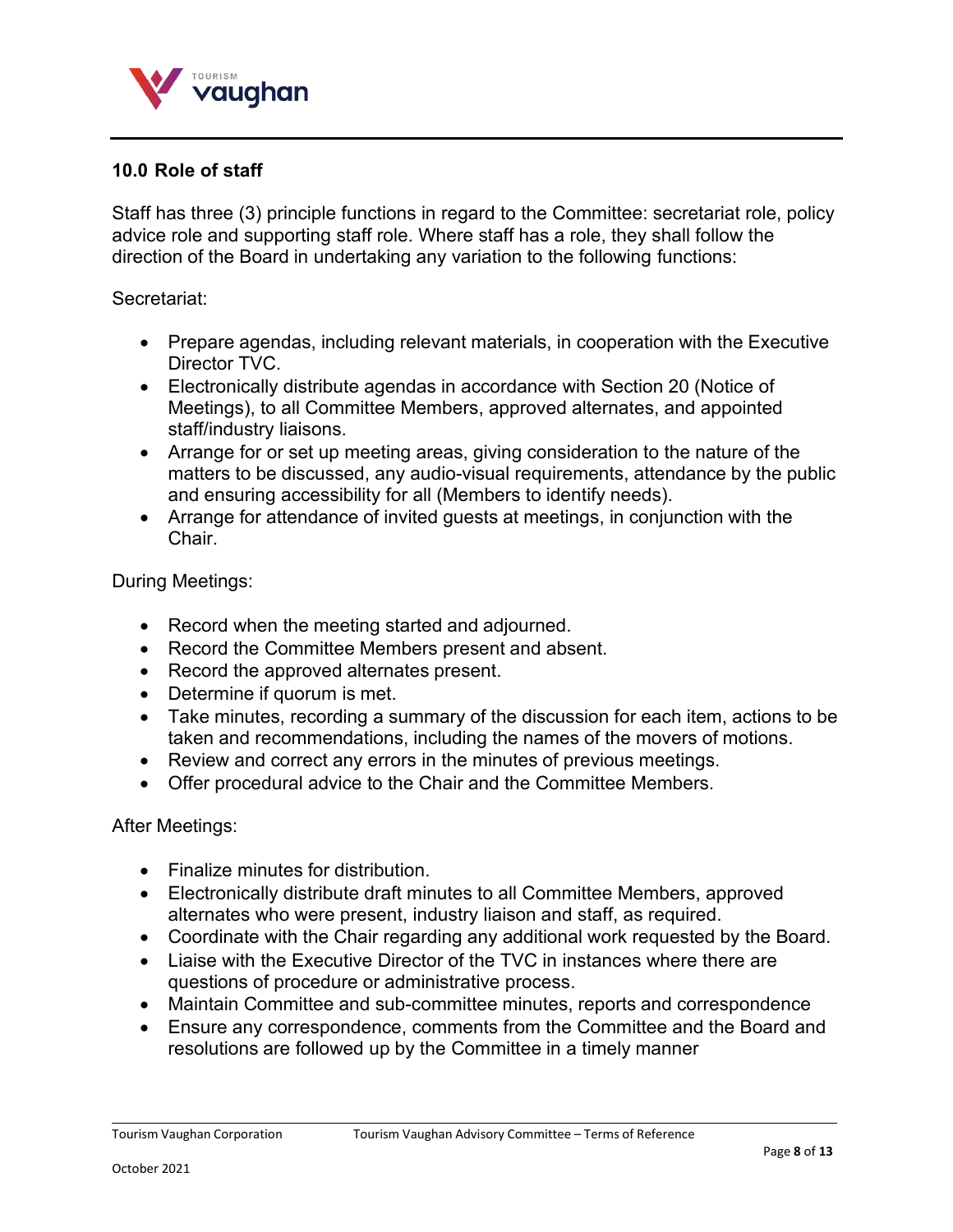

#### **Policy Advisor:**

Staff, in the capacity of a policy advisor, may offer policy advice in a non-voting capacity on matters within the purview of the Committee.

#### **Support Staff:**

Support staff may attend meetings of the Committee, as necessary, relevant to their area of expertise to provide information and/or advice. The role of staff is to act as a resource to the Committee on a project by project basis and not to do the work of the Committee unless assigned to do so by the Board.

Staff acting in any capacity shall not vote on any matter before the Committee.

Advisory comments received from any staff resource are to be considered by the Committee for information purposes only and do not reflect the opinions of the City or TVC. Staff shall not act in the capacity of a Committee Member at any time, including participating in the deliberation of matters before the Committee or drafting/recording findings for the purposes of reporting to the Board.

#### **11.0 Role of Industry Liaison**

- Build and maintain mutually beneficial relationships, facilitate communication and coordinate activities of the TVAC.
- Act as technical or subject matter expert for the TVAC.
- Industry liaisons shall not vote on any matter before the TVAC.

#### **12.0 First Meeting**

The first regular meeting each year shall be called by the Executive Director TVC who will conduct the election of the Chair and Vice-Chair by simple nomination and vote. Attention will be given to the orientation and training of Committee Members and approved alternates in attendance (if any), clarifying the Committee's mandate and any special needs.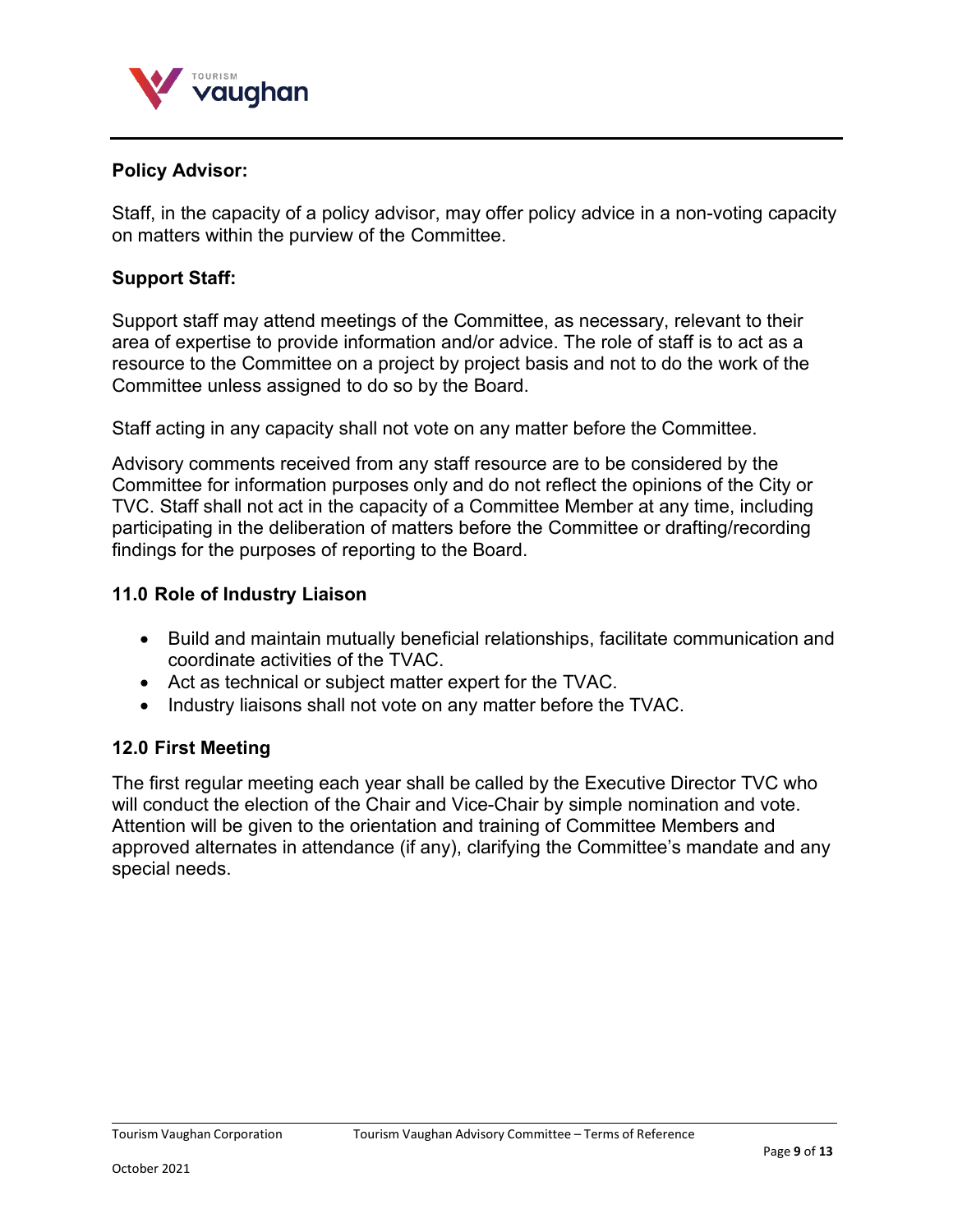

## **13.0 Meetings**

The proceedings of the Committee shall be governed by the City's Procedural By-law (7-2011) and By-law No.1, governing the TVC.

After the first meeting, the Committee shall meet quarterly thereafter (with the exception of July and August), and as required, to maintain the objectives of the Committee.

The Chair may call a special meeting of the Committee to address an urgent matter.

Meetings shall be conducted in person, or by other means of communication that permit all persons participating to communicate with each other simultaneously.

Meetings shall be held at a location within the City of Vaughan.

Meetings are to be open to the public.

#### **14.0 Voting**

At any meeting, every question shall be determined by a majority of the votes cast on the question.

All voting shall be done by a show of hands.

A tie vote will result in a defeated motion.

Committee members, including the Chair, and approved alternates may not abstain from voting unless they have disclosed a direct or indirect pecuniary interest in a matter under consideration. A refusal to vote for any other reason will be deemed to be voting in the negative.

#### **15.0 Quorum**

A quorum of the Committee Members shall be a majority of the Committee Members. Approved alternates shall be counted for the purposes of quorum.

If no quorum is present thirty (30) minutes after the time appointed for a meeting of the Committee, the Secretary shall record the names of the Committee Members and approved alternates present and the meeting will stand adjourned.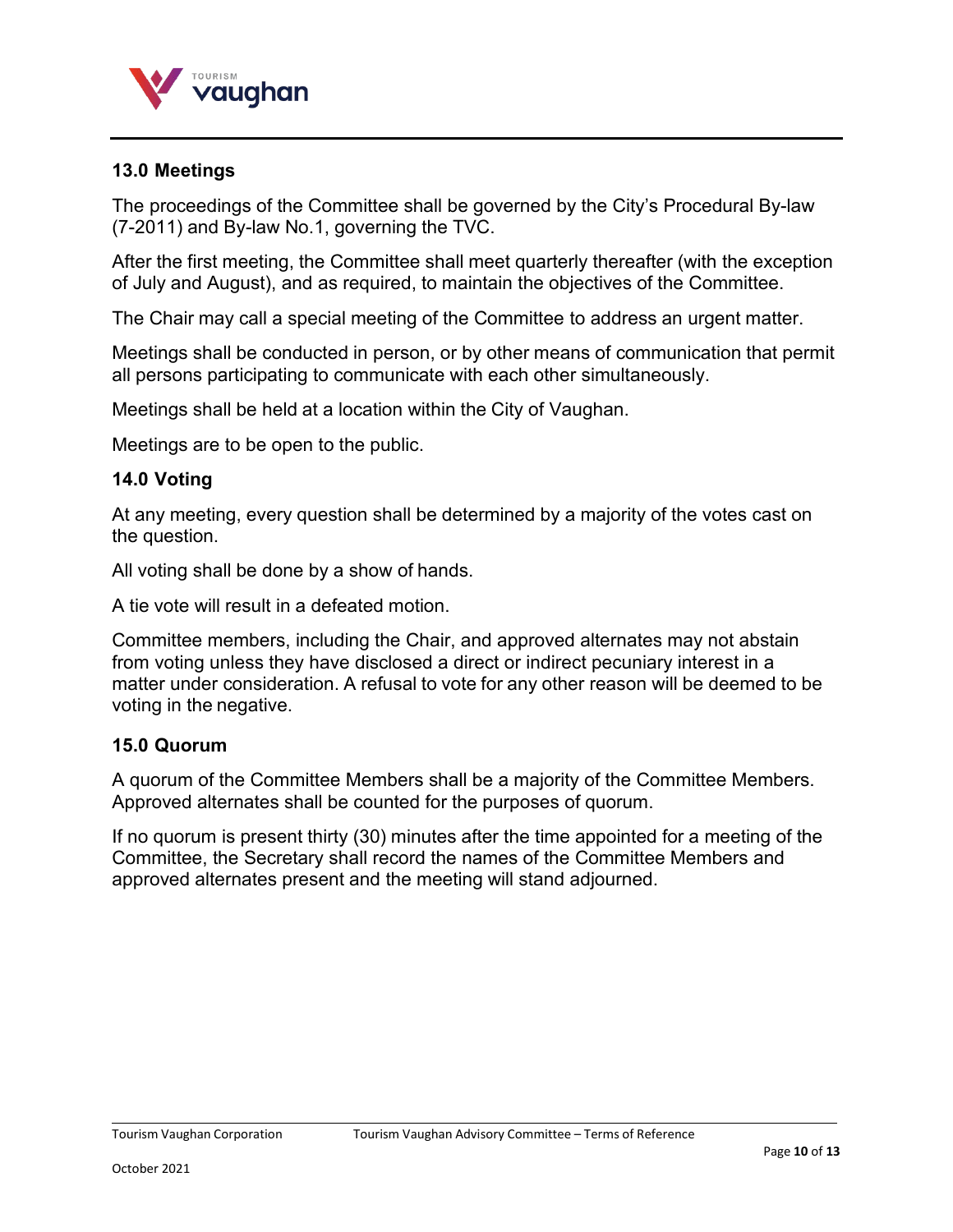

#### **16.0 Absenteeism & Vacancy**

If an appointed Committee Member is absent from three (3) consecutive scheduled meetings, or in the opinion of the Committee if any Committee Member's absenteeism jeopardizes the objectives of the Committee, the Committee may request the Board to appoint a replacement Committee Member. For the purposes of this provision, attendance by an approved alternate shall not be considered to be attendance by a Committee Member.

The position of a Committee Member or of an approved alternate becomes vacant if the Committee Member or approved alternate (as the case may be):

- Dies; or
- Resigns by written notice to the Board; or
- Is removed by the Board for their position.

If the position of a Committee Member becomes vacant, the position of their approved alternate shall also be deemed to have become vacant.

In the event of a vacancy in the position of Committee Member, the Board may appoint an individual for the Committee Member's unexpired term.

If a Committee Member and their approved alternate are unable to attend a meeting, they should inform the Chair and the Secretary as soon as possible to confirm quorum requirements.

#### **17.0 Remuneration & Expenditures**

Committee Members will participate on a pro bono basis without remuneration and no Committee Member shall directly or indirectly receive any remuneration, compensation or profit from occupying a position on the Committee.

Expenditures for any business-related expenses must be approved by the Board prior to any business-related expense being incurred. Business-related expenditures that do not have Board approval will not be reimbursed.

#### **18.0 Sub-Committees**

The Committee may, by resolution, establish sub-committees and delegate functions to such sub-committees, as required, to support the objectives of the Committee.

All sub-committees shall cease at the discretion of the Committee or at the expiry of the term of the sub-committee or of the Committee.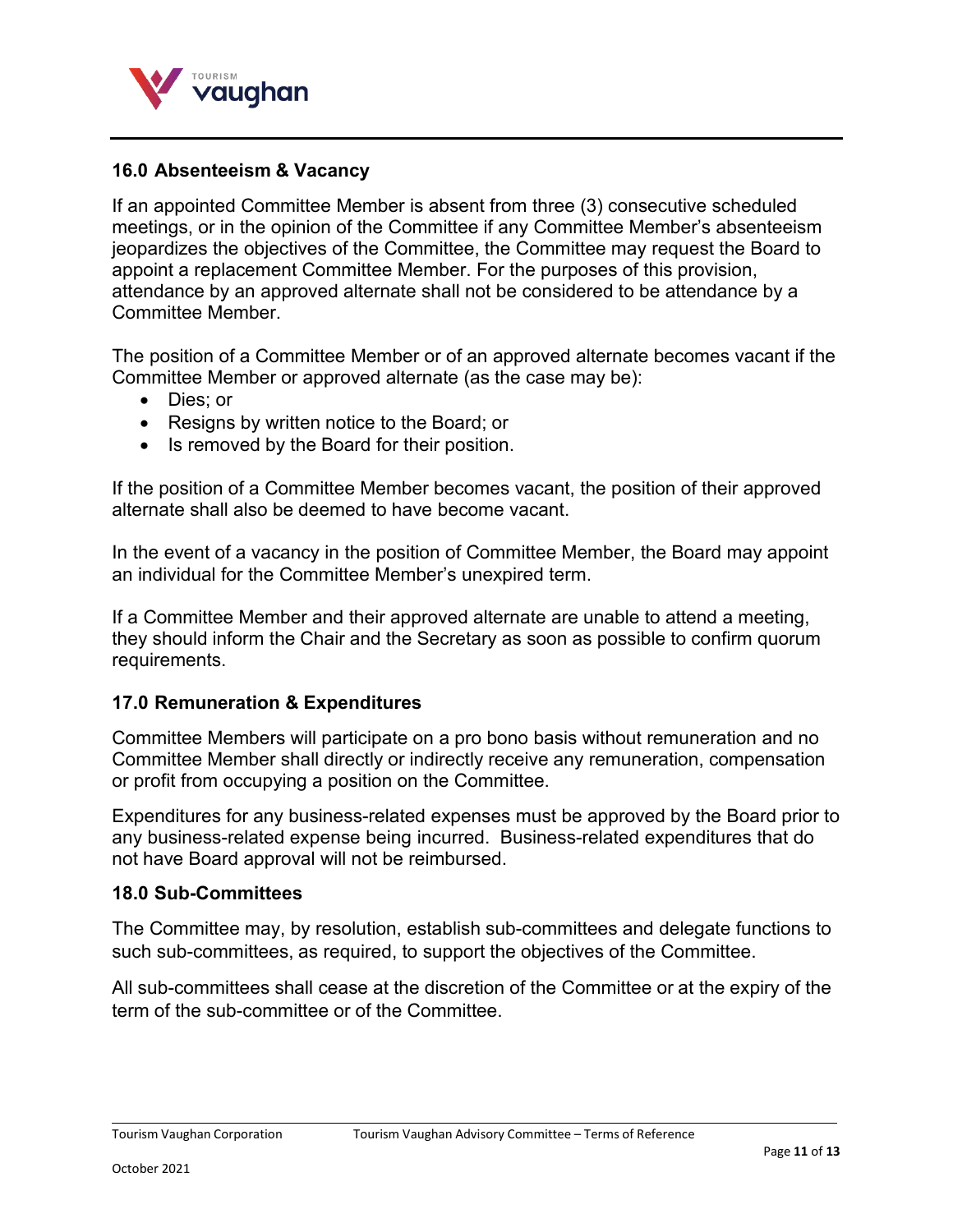

#### **19.0 Conflict of Interest**

An appointed Committee Member who has a direct or indirect pecuniary interest in a matter under consideration shall disclose the general nature of such interest to the Committee and it shall be recorded in the meeting minutes by the Secretary.

#### **20.0 Notice of Meetings**

A minimum of ten (10) days' notice of any meeting of the Committee shall be provided to the Board, Committee Members, appointed industry liaisons and staff, as required. required.

The transmittal of an agenda for a Committee meeting by email will be deemed as notice of that meeting.

Subject to the following paragraph, the Executive Director of the TVC shall provide a minimum of seven (7) days' notice of any meeting of the Committee to the public.

Notice of a special meeting called by the Chair to address an urgent matter shall be delivered by telephone or transmitted by email to each Committee Member and appointed industry liaisons and staff not less than twenty-four (24) hours before the meeting is to take place. The Executive Director of the TVC shall provide notice of any such meeting of the Committee to the public as soon as is practical.

Posting of an agenda to a website utilized by the TVC shall be deemed notice of that meeting to the public.

#### **21.0 Agendas**

The following components may be included in agendas:

- Confirmation of Agenda
- Declarations of Pecuniary Interest
- Approval of Minutes
- Correspondence Received
- Agenda Items
- Sub-Committee Reports (if applicable)
- Deputations and Presentations
- Other Business
- Next Scheduled Meeting
- Adjournment of Meeting